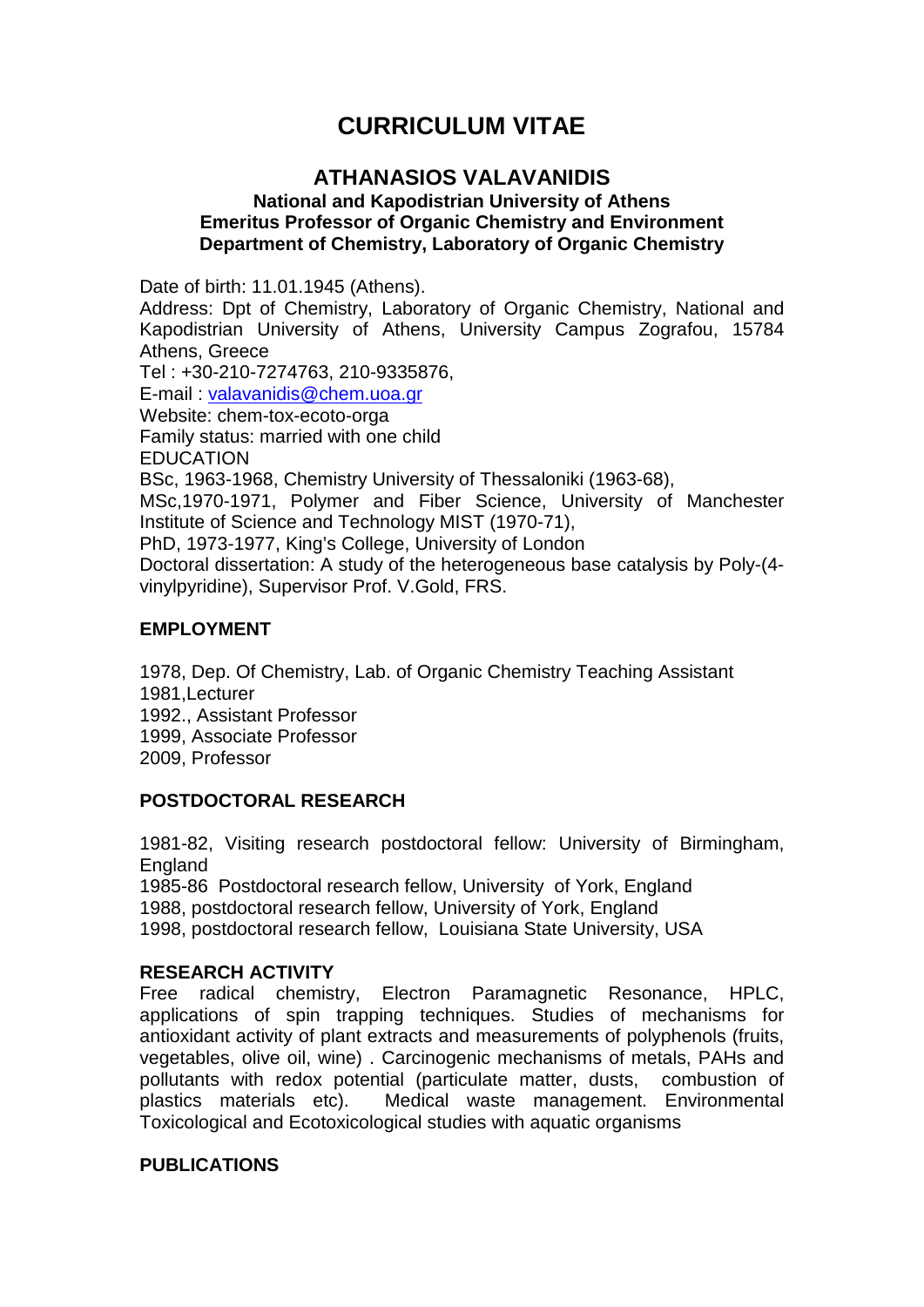# **BOOKS**

- *1. Valavanidis A. Chemical Evolution and the Origin of Life. Papazisis publisher, Athens, 1974, 2nd edition 1976.*
- *2. Valavanidis A. Environmental Causes of Malignant Neoplasms. BHTA publs, Athens, 2000.*
- *3. Free Radicals and Mechanisms of Carcinogenesis. BHTA publs, Athens, 2003.*
- *4. Valavanidis A, Panagopoulos D. Sick Building Syndrome. Dpt of Chemistry, Lab. of Environmental Chemistry, Athens, 2000.*
- *5. Valavanidis A. Free Radicals and their Role in Biological Systems. BHTA publs, Athens, 2006.*
- 6. Valavanidis A. Free Radicals in Organic Chemistry (Dpt of Chemistry, Univ. of Athens, Athens, 2005. (also, in electronic form (PDF), [www.chem.uoa.gr,](http://www.chem.uoa.gr/) lessons of academic members of the Chemistry Dpt,)
- 7. Valavanidis A. Spectroscopy of Organic Compounds. University of Athens, Dpt of Chemistry, Athens, 2006 (electronic form (PDF), [www.chem.uoa.gr,](http://www.chem.uoa.gr/) lessons, Chemistry Dpt).
- 8. Valavanidis A. Fundamental Principles of Molecular Spectroscopy and Applications in Organic Chemistry. Synchrona Themata, Athens, 2008.
- 9. Ecotoxicology and Environmental Toxicology. Athens, 2007 (electronic PDF, [www.chem.uoa.gr,](http://www.chem.uoa.gr/) educational-lessons).
- 10. Valavanidis A. Health and Safety in Chemical and Biochemical Laboratories . Athens, 2007 (electronic PDF, [www.chem.uoa.gr,](http://www.chem.uoa.gr/) educational-lessons).
- 11. Environmental Chemistry and Ecotoxicology. Ecosystem Management and Ecological Risk Assessment. Athens, 2008 (electronic PDF, lesson, MSC course in Environmental Chemistry and Technology, [www.chem.uoa.gr](http://www.chem.uoa.gr/) )..
- 12. Vlachogianni Th, Valavanidis A. Toxicological and Ecotoxicological Assays for Marine Species. Dpt. Of Chemistry, Lab. of Environmental Chemistry, University of Athens, Athens, 2010.
- 13. Valavanidis A. Phytochemicals of Diet with Antioxidant and Anticarcinohenic Properties. BHTA publishers, Athens, 2010.
- 14. Valavanidis A, Vlachogianni Th. Chemical Molecules that Transformed the Evolution of Life on Planet Earth. Publication internet site : [www.chem-tox-ecotox.org](http://www.chem-tox-ecotox.org/) and Synchrona Themata, Athens 2010.

#### **PUBLICATIONS 2020**

- *1.* Valavanidis A. History of Vaccines and Immunization. Cornestone of public health for 200 years that saved millions of human lives. *Website: chem-tox-ecotox.org, 2020.*
- *2.* Valavanidis A. Malaria,a lethal human disease. Despite the progress, there were 228 million cases of malaria worldwide and 405,000 deaths in 2018. *Website: chem-tox-ecotox.org, 2020.*
- *3.* Valavanidis A. Removal Technologies for atmospheric carbon dioxide. Negative emission technologies, carbon capture and catalytic conversion of CO2 into valuable commodity chemicals, *Website: chem-toxecotox.org, 2020.*
- *4.* Valavanidis A. Synthetic Organic Chemistry and the emergence of artificial intelligence-driven technology to synthesize target chemical compounds. *Website: chem-tox-ecotox.org, 2020.*